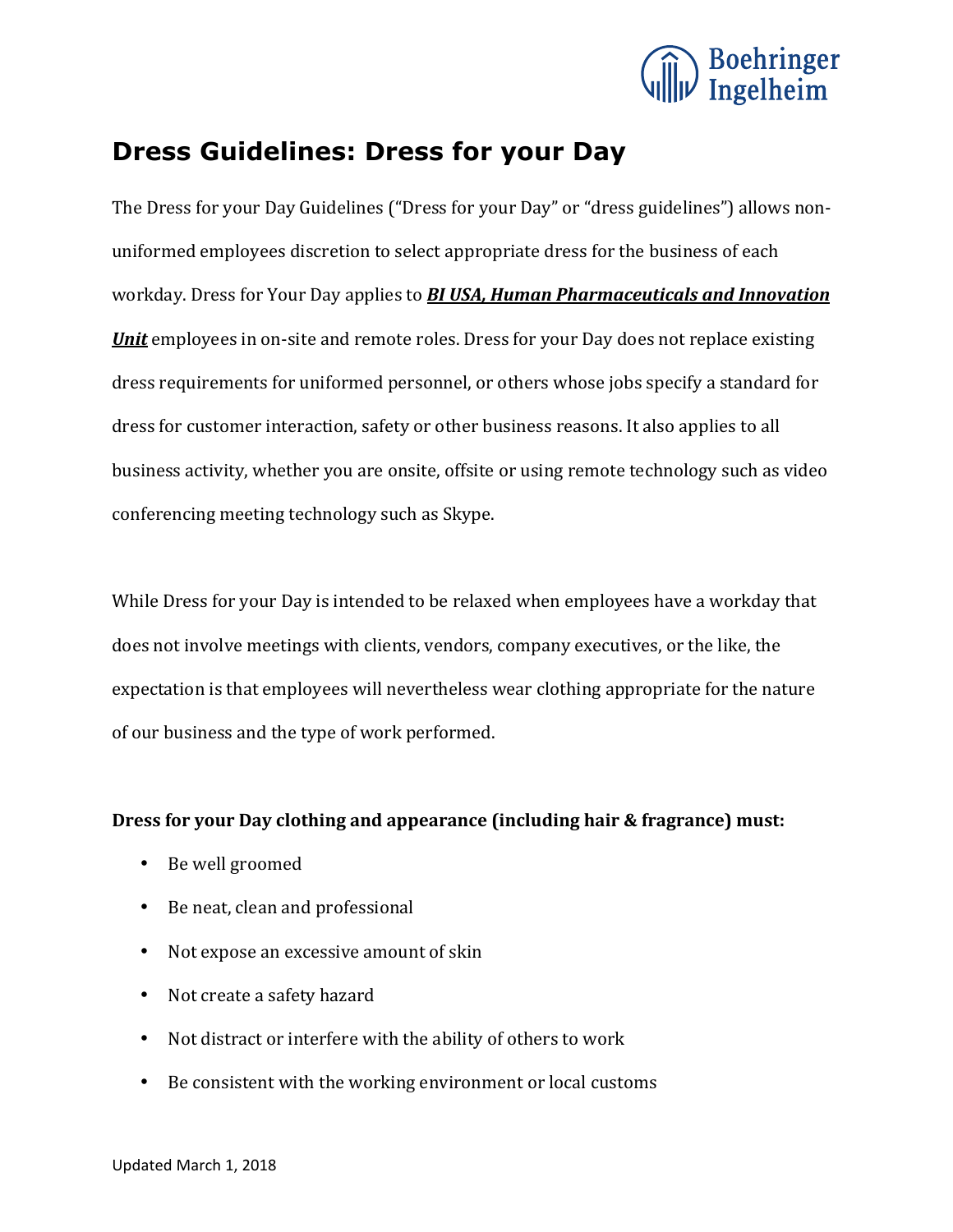The following are examples intended to set a standard and eliminate ambiguity:

## **Examples of Appropriate vs. Inappropriate Attire\***

| <b>Appropriate</b>                                                                                                                                                                                                                                                                                   | Inappropriate                                                                                                                                                                                                                                                                              |
|------------------------------------------------------------------------------------------------------------------------------------------------------------------------------------------------------------------------------------------------------------------------------------------------------|--------------------------------------------------------------------------------------------------------------------------------------------------------------------------------------------------------------------------------------------------------------------------------------------|
|                                                                                                                                                                                                                                                                                                      |                                                                                                                                                                                                                                                                                            |
| Dress pants, khakis or corduroys<br>$\bullet$<br>Suit pants<br>$\bullet$<br>Jeans (clean and free of rips, tears,<br>fraying; not excessively tight,<br>revealing)<br>Skorts, capris, leggings                                                                                                       | Sweatpants<br>$\bullet$<br>Exercise apparel<br>$\bullet$<br>Short apparel – shorts, skirts<br>$\bullet$<br>Ripped pants of any kind<br>$\bullet$<br>Low-rise or hip-hugger pants<br>$\bullet$                                                                                              |
| <b>Shirts/Tops/Jackets</b>                                                                                                                                                                                                                                                                           |                                                                                                                                                                                                                                                                                            |
| Polo collar knit or golf shirts<br>$\bullet$<br><b>BI Company logo shirts</b><br>Button down shirts<br>$\bullet$<br>Sweaters, long or short sleeve<br>Short-sleeve blouses or shirts<br><b>Turtlenecks</b><br>$\bullet$<br><b>Blazers or sport coats</b><br>$\bullet$<br><b>Jackets</b><br>$\bullet$ | Shirts with offensive writing or large<br>$\bullet$<br>logos (other than BI Company logo)<br>T-shirts or sweatshirts (except at<br>$\bullet$<br>special events)<br>Beachwear, tank-tops<br>$\bullet$<br>Exercise apparel<br>$\bullet$<br>Crop tops, clothing showing midriffs<br>$\bullet$ |
| <b>Shoes</b>                                                                                                                                                                                                                                                                                         |                                                                                                                                                                                                                                                                                            |
| Loafers or tie shoes<br><b>High heels</b><br>$\bullet$<br>Dress sandals with heel strap<br>$\bullet$<br>Deck shoes, moccasins, dress boots<br>Casual, low-heel, open-back shoes<br>$\bullet$<br>(e.g., mules, sling backs)                                                                           | Flip flops, floppy sandals<br>$\bullet$<br>Athletic shoes or tennis shoes<br>$\bullet$<br>(unless department specific)<br>Construction or hunting boots<br>$\bullet$<br>(unless department specific)<br><b>Slippers</b>                                                                    |

\*Please note: These are examples and not an exhaustive list, when in doubt, please consult your Manager.